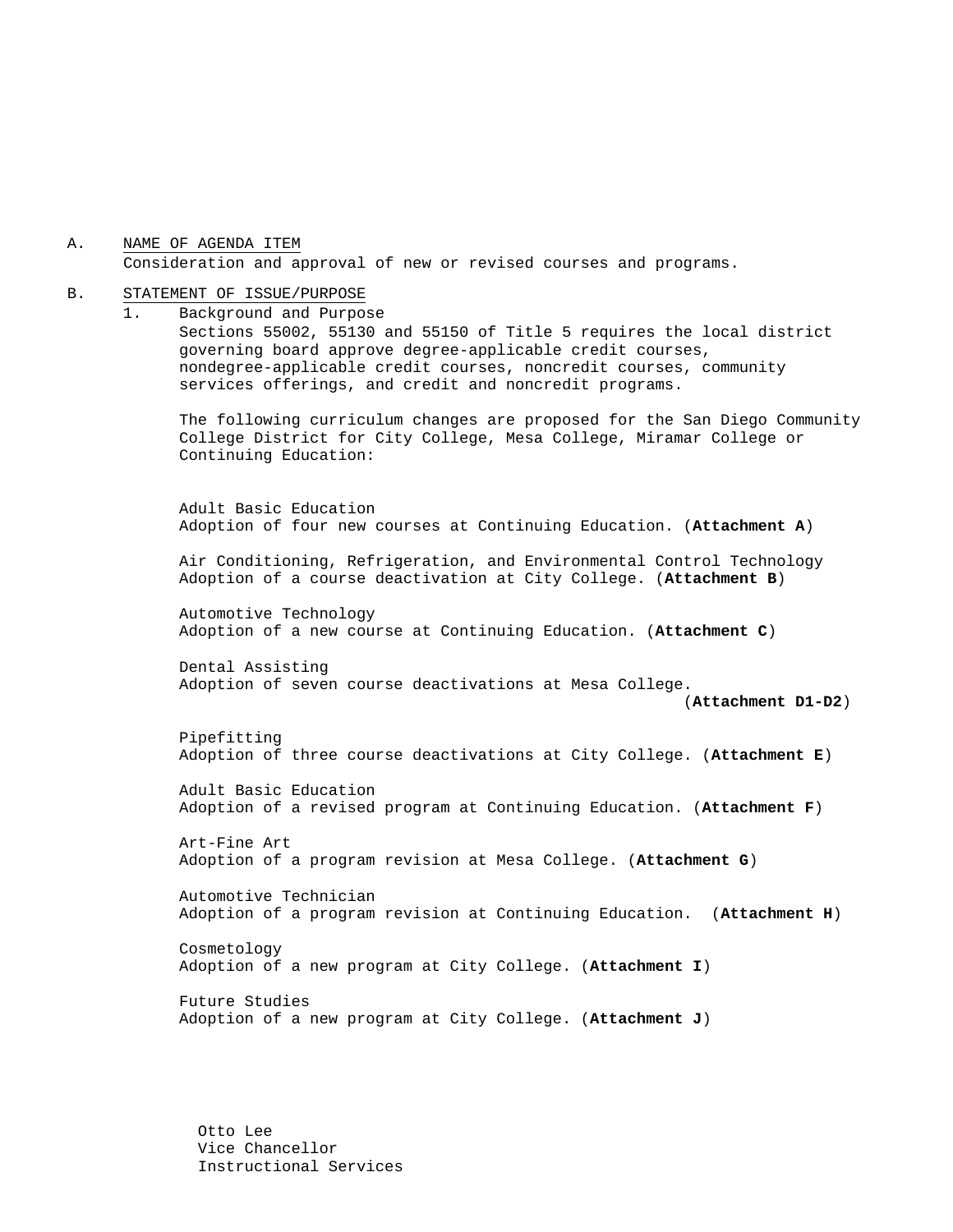Human Services Adoption of a program deactivation at City College. (**Attachment K**)

Mechanical Design Technology Adoption of a new program at City College. (**Attachment L**)

 Psychology Adoption of a new program at Mesa College. (**Attachment M**)

2. Cost and Funding

There is no additional cost to the District

### C. PROPOSAL

The Board of Trustees hereby grants authority to take the action outlined in Part A.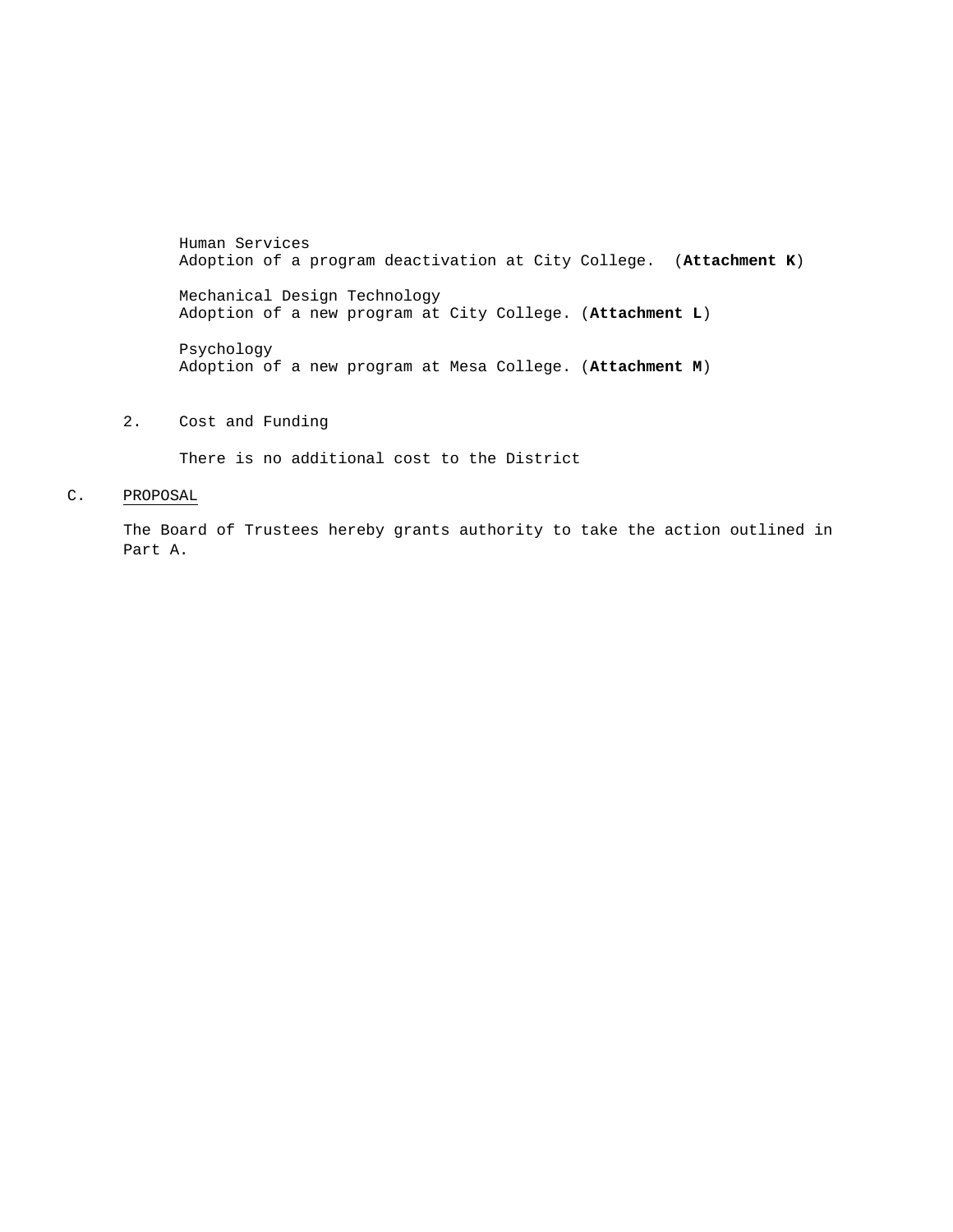Adoption of four new courses at Continuing Education.

Proposed new courses at Continuing Education:

### **441 Basic Education, Language Arts, Beginning Level**

This course introduces and reviews language arts basic skills at the beginning level (0-3.9). The focus is on reading, language arts, communication, and critical thinking needed to function in society. Upon completion and demonstration of competence, students may continue basic skill instruction at the intermediate level (4.0-8.9) or enroll in a vocational training class. (FT)

### **442 Basic Education, Language Arts, Intermediate Level**

*Advisory:* Basic Education, Language Arts, Beginning Level

This course introduces and reviews basic skills at the intermediate level (4.0-8.9) in the areas of reading, spelling, writing, communication, and critical thinking needed to function in society. Upon completion and demonstration of competence, students may continue GED preparation, complete high school or complete job training. (FT)

### **443 Basic Education, Math Beginning Level**

This course introduces and reviews basic math skills at the beginning level (0-3.9), including critical thinking needed to function in society. Upon completion and demonstration of competence, students may continue basic skills instruction at the intermediate level (4.0-8.9) or enroll in a vocational training class. (FT)

### **444 Basic Education, Math, Intermediate Level**

*Advisory:* Basic Education, Math Beginning Level

This course introduces and reviews basic math skills at the intermediate level (4.0-8.9), including critical thinking needed to function in society. Upon completion and demonstration of competence, students may continue basic skill instruction at the GED level or enroll in a vocational training class. (FT)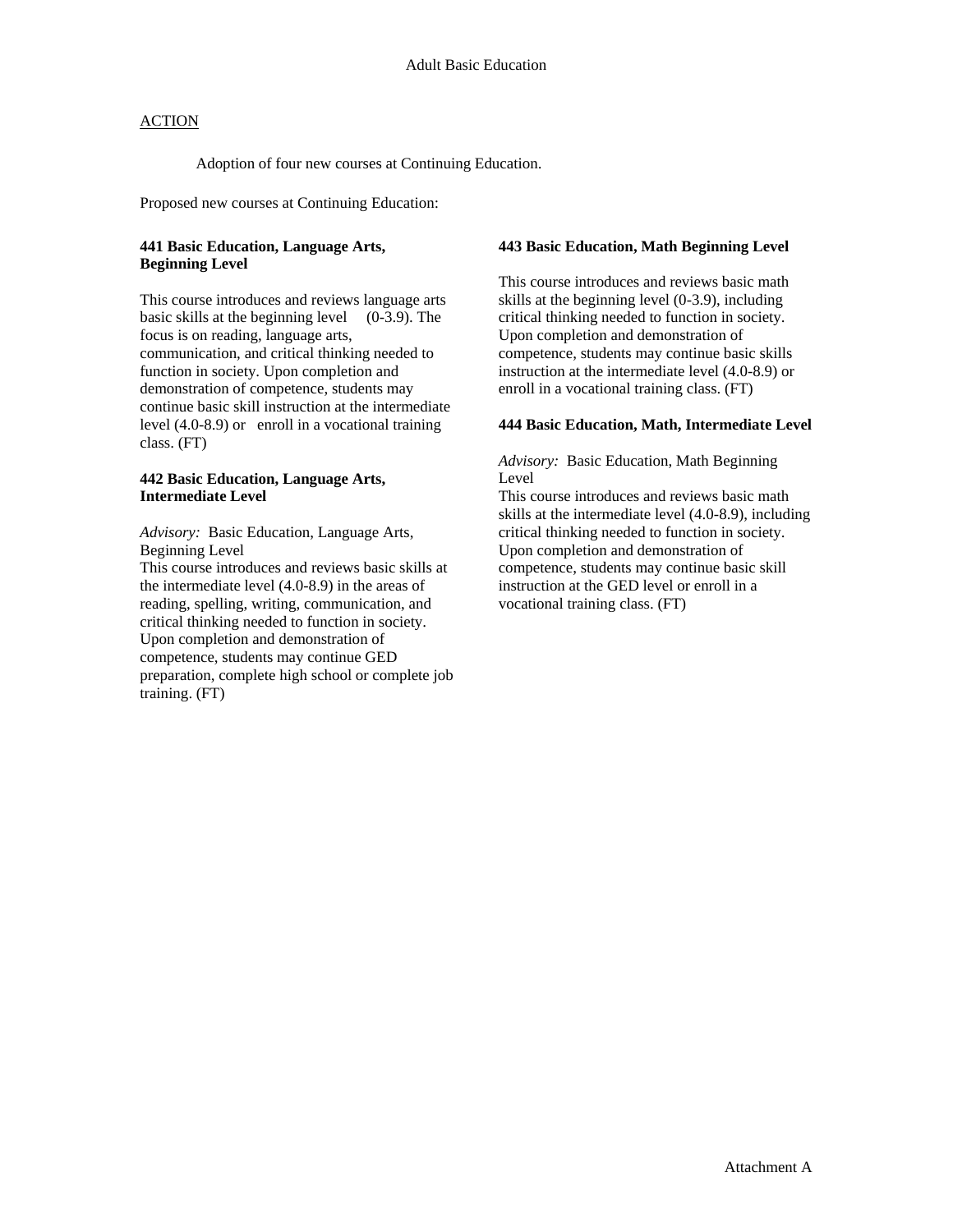Adoption of a course deactivation at City College.

Proposed course deactivation at City College (no longer active at any college):

**198 Computer Applications in Air Conditioning, Refrigeration, Environmental Control Technology 32-36 hours lecture, 48-54 hours lab, 3 units Grade Only** 

*Limitation on Enrollment:* This course is not open to students with previous credit for Environmental Control Tech 198. Presentation of computer applications in Air Conditioning, Refrigeration, Environmental Control Technology as required for employment in local business and industry. Instruction will be on a specific software and hardware as currently used in Air Conditioning, Refrigeration, Environmental Control. Specific software and hardware will be announced for each course section, each semester. (FT) Associate Degree Credit only and not Transferable.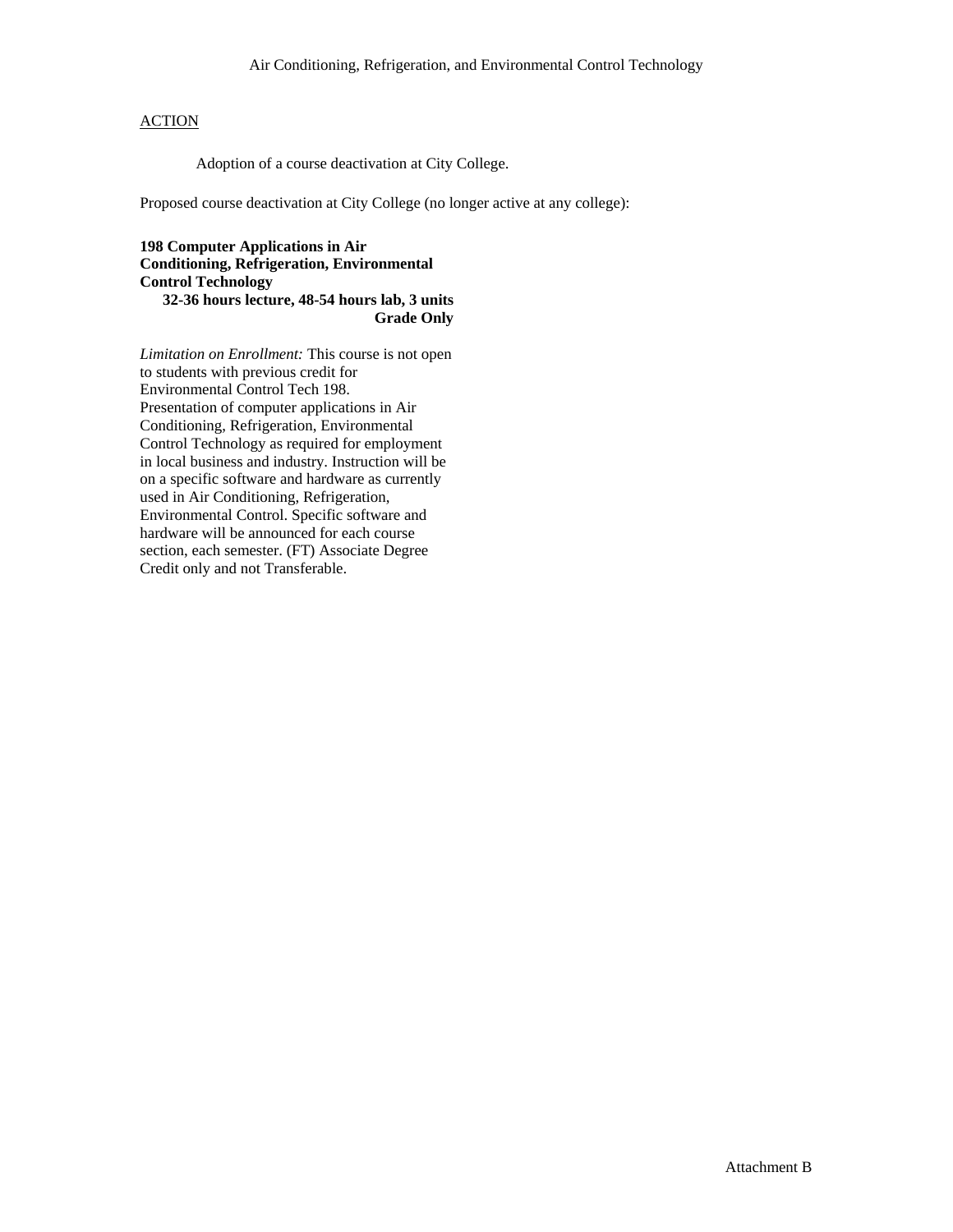Adoption of a new course at Continuing Education.

Proposed new course at Continuing Education:

### **507B Advanced Driveability & Performance**

*Advisory:* Completion of AUTO 507A recommended. This course prepares students for basic entry level employment as a driveability and performance technician. Topics include analysis, diagnosis and troubleshooting techniques required to repair computer controlled automotive engine management systems; basic scan tool usage and interpretation; exhaust gas analysis and other related areas. This course will prepare the student for the ASE 8 certification examination. (FT)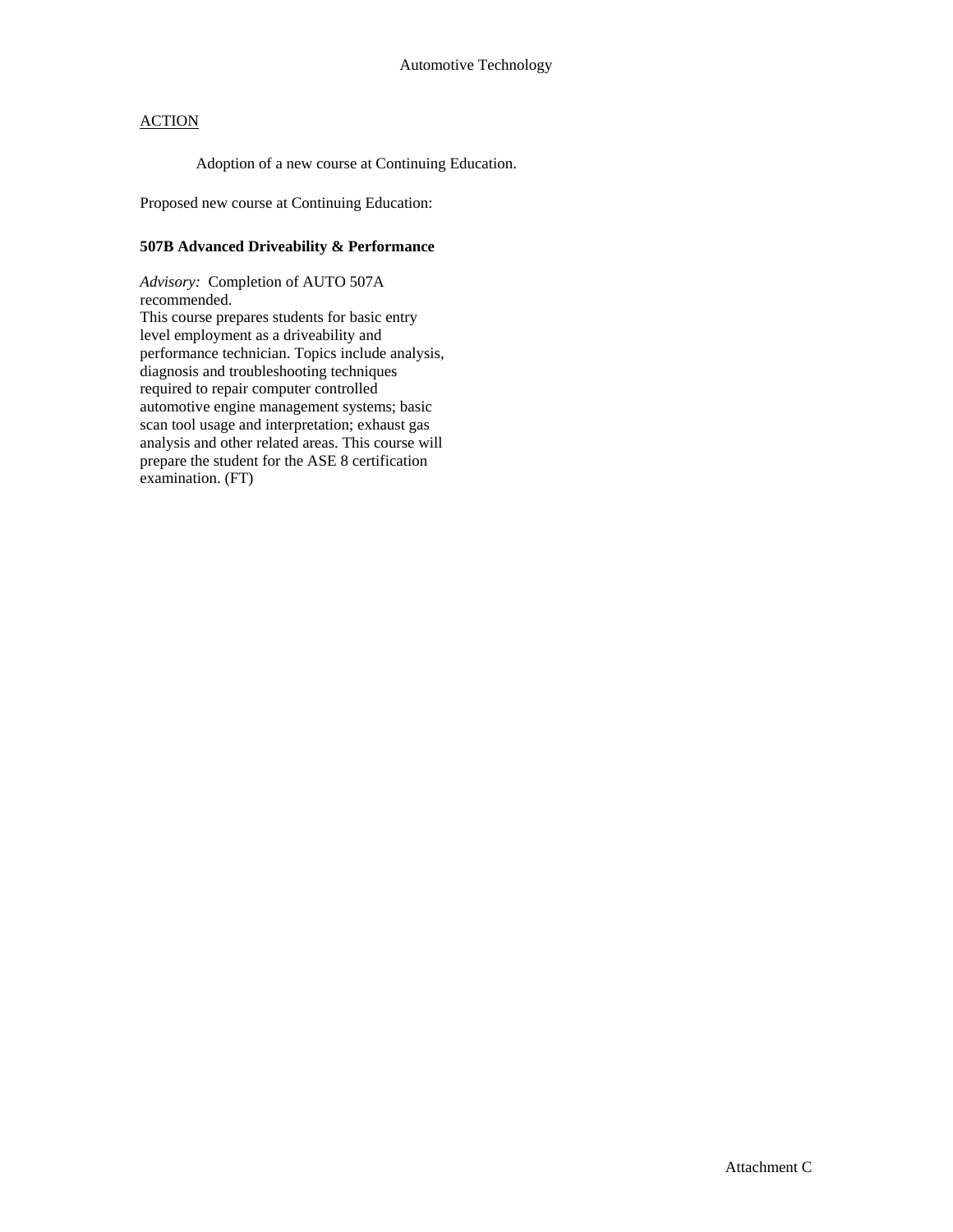Adoption of seven course deactivation at Mesa College.

Proposed course deactivations at Mesa College (no longer active at any college):

### **131 Clinical Business Management 16-18 hours lecture, 24-27 hours lab, 1.5 units Grade Only**

*Prerequisite:* Dental Assisting 102, 104, 106, 116, 122 and 128L, each with a grade of "C" or better, or equivalent.

*Corequisite:* Dental Assisting 161 and Dental Assisting 185B.

*Limitation on Enrollment:* This course is not open to students with previous credit for Dental Assisting 130.

This course presents the role of the chairside assistant in clinical record keeping, including the charting of existing conditions and treatment planning. The course includes the use of computers in maintaining recall system, inventory control, accounts payable management, aging receivables, appointment scheduling, marketing systems, and insurance claims processing. Gaining and maintaining employment is also covered in the course. (FT) Associate Degree Credit & transfer to CSU and/or private colleges and universities.

### **161 Intermediate Dental Assisting 32-36 hours lecture, 2 units Grade Only**

*Prerequisite:* Dental Assisting 116, 122 and 186A, each with a grade of "C" or better, or equivalent.

*Corequisite:* Dental Assisting 131, 161L and 185B.

*Limitation on Enrollment:* This course is not open to students with previous credit for Dental Assisting 160.

This course presents the role of the chairside dental assistant in specialty areas such as pediatric dentistry, oral and maxillofacial surgery, and fixed and removable prosthodontic practice. Principles of time, motion, and work simplification are presented. (FT) Associate Degree Credit & transfer to CSU and/or private colleges and universities.

#### **161L Intermediate Dental Assisting Lab 48-54 hours lab, 1 unit Grade Only**

*Prerequisite:* Dental Assisting 116, 116L, 122, 122L and 186A, each with a grade of "C" or better, or equivalent. *Corequisite:* Dental Assisting 131, 161 and 185B. *Limitation on Enrollment:* This course is not open to students with previous credit for Dental Assisting 160. This laboratory course presents the practical application of chairside and laboratory techniques in assisting in the specialty areas of fixed and removable prosthodontics, oral and maxillofacial surgery, and pediatric dentistry practice. Laboratory practice includes developing skills in constructing provisional crowns and bridges for direct and indirect application, use and care of specialized instruments, and preparation of impression materials. (FT) Associate Degree Credit & transfer to CSU and/or private colleges and universities.

### **181 Advanced Dental Assisting 32-36 hours lecture, 2 units Grade Only**

*Prerequisite:* Dental Assisting 161, 161L and 185B, each with a grade of "C" or better, or equivalent.

*Corequisite:* Dental Assisting 181L and 185D. *Limitation on Enrollment:* This course is not open to students with previous credit for Dental Assisting 180.

This course presents the role of the chairside dental assistant in the specialty areas of periodontia, orthodontia, and endodontia. After completing the course, students are prepared to take the California State Registered Dental Assistant (RDA) and National Certified Dental Assistant (CDA) written examinations. (FT) Associate Degree Credit & transfer to CSU and/or private colleges and universities.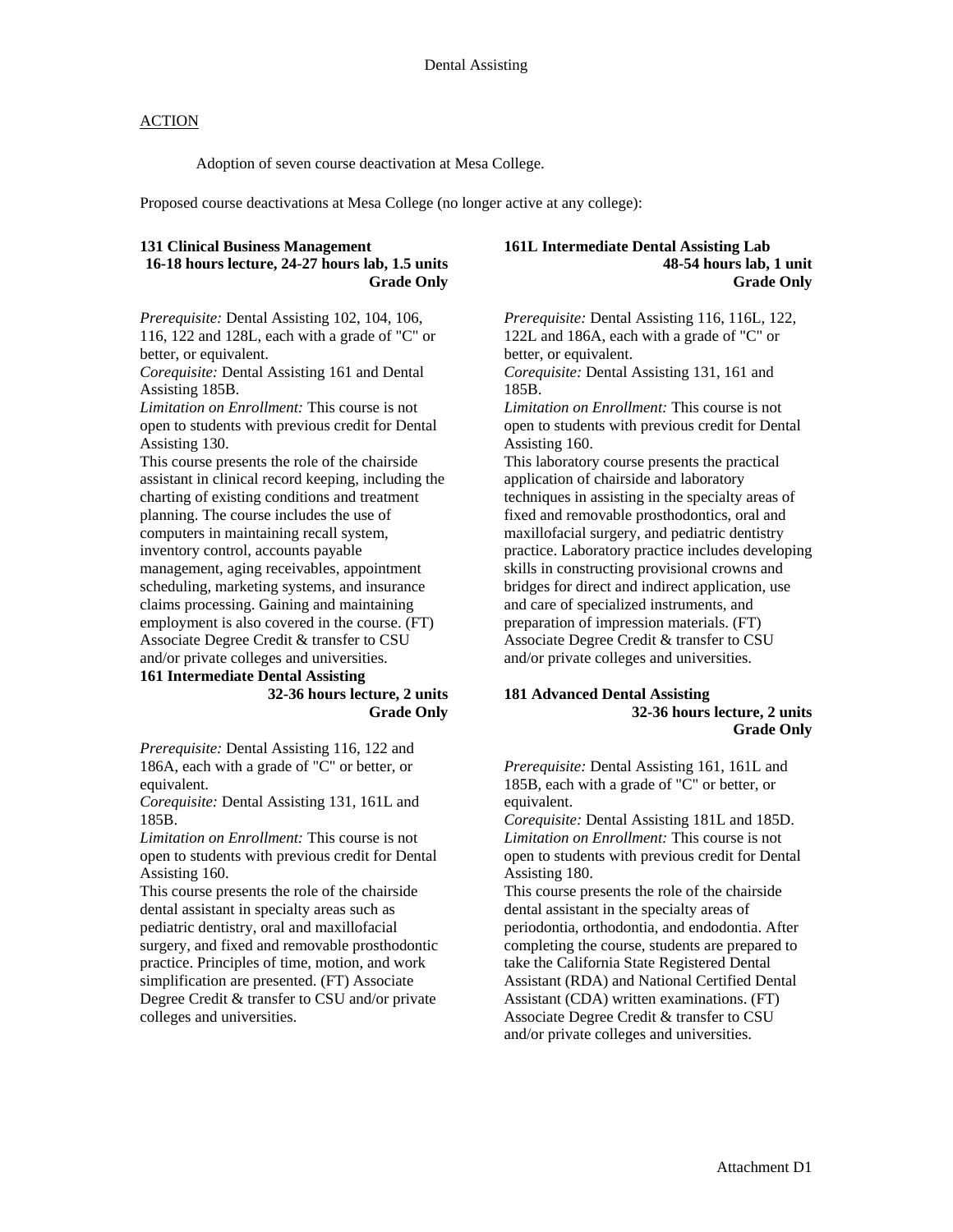### **181L Advanced Dental Assisting Lab 96-108 hours lab, 2 units Grade Only**

*Prerequisite:* Dental Assisting 161, 161L and 185B, each with a grade of "C" or better, or equivalent.

*Corequisite:* Dental Assisting 181 and 185D. *Limitation on Enrollment:* This course is not open to students with previous credit for Dental Assisting 180.

This course allows the student to perform procedures of the chairside dental assistant in the specialty areas of periodontia, orthodontia, and endodontia. Students develop the skills that prepare them to take the California State Registered Dental Assistant (RDA) practical and written examinations and the National Certified Dental Assistant (CDA) written examination. The laboratory practice includes mouth mirror inspection, use of intra-oral camera, recording findings, taking impressions for study casts, bite registration, intra-oral and facial measurements, placement of isolation dams, matrices, liners bases and temporary restorations, and coronal polish techniques. (FT) Associate Degree Credit & transfer to CSU and/or private colleges and universities.

### **185B Directed Clinical Practice 75 hours other, 1 unit Grade Only**

*Prerequisite:* Dental Assisting 116, 116L, 122, 122L and 186A, each with a grade of "C" or better, or equivalent.

*Corequisite:* Dental Assisting 161 and 161L. *Limitation on Enrollment:* This course is not open to students with previous credit for Dental Assisting 185.

This course requires supervised clinical practice in a private dental office or clinic. Students are assigned duties delegated to the dental assistant and put into practice duties learned in current and previous dental assisting laboratory courses. These duties include preparation of laboratory, impression, and restorative materials, and chairside assisting with fixed and removable prosthetic procedures. Supervision of the student is shared by the staff of the affiliating institution and the college faculty. The directed clinical practice is coordinated by a member of the college staff. Associate Degree Credit & transfer to CSU and/or private colleges and universities.

## **185D Directed Clinical Practice**

**75 hours other, 1 unit Grade Only** 

*Prerequisite:* Dental Assisting 161, 161L and 185B, each with a grade of "C" or better, or equivalent.

*Corequisite:* Dental Assisting 181 and 181L. *Limitation on Enrollment:* This course is not open to students with previous credit for Dental Assisting 185.

Directed clinical practice is conducted in a private dental office or clinic. Students are assigned duties learned in prerequisite and corequisite courses. These duties include general chairside assisting procedures such as taking impressions, applying fluoride, assisting with nitrous oxide and performing mouth-mirror inspection and charting. Also, included in the course are duties of the Registered Dental Assistant such as placing and removing postextraction dressings, removing sutures, placing and removing temporary crowns, and performing coronal polishing procedures. Supervision of the student is shared by the staff of the affiliating institution and the college faculty. The directed clinical practice is coordinated by a member of the college staff. Associate Degree Credit & transfer to CSU and/or private colleges and universities.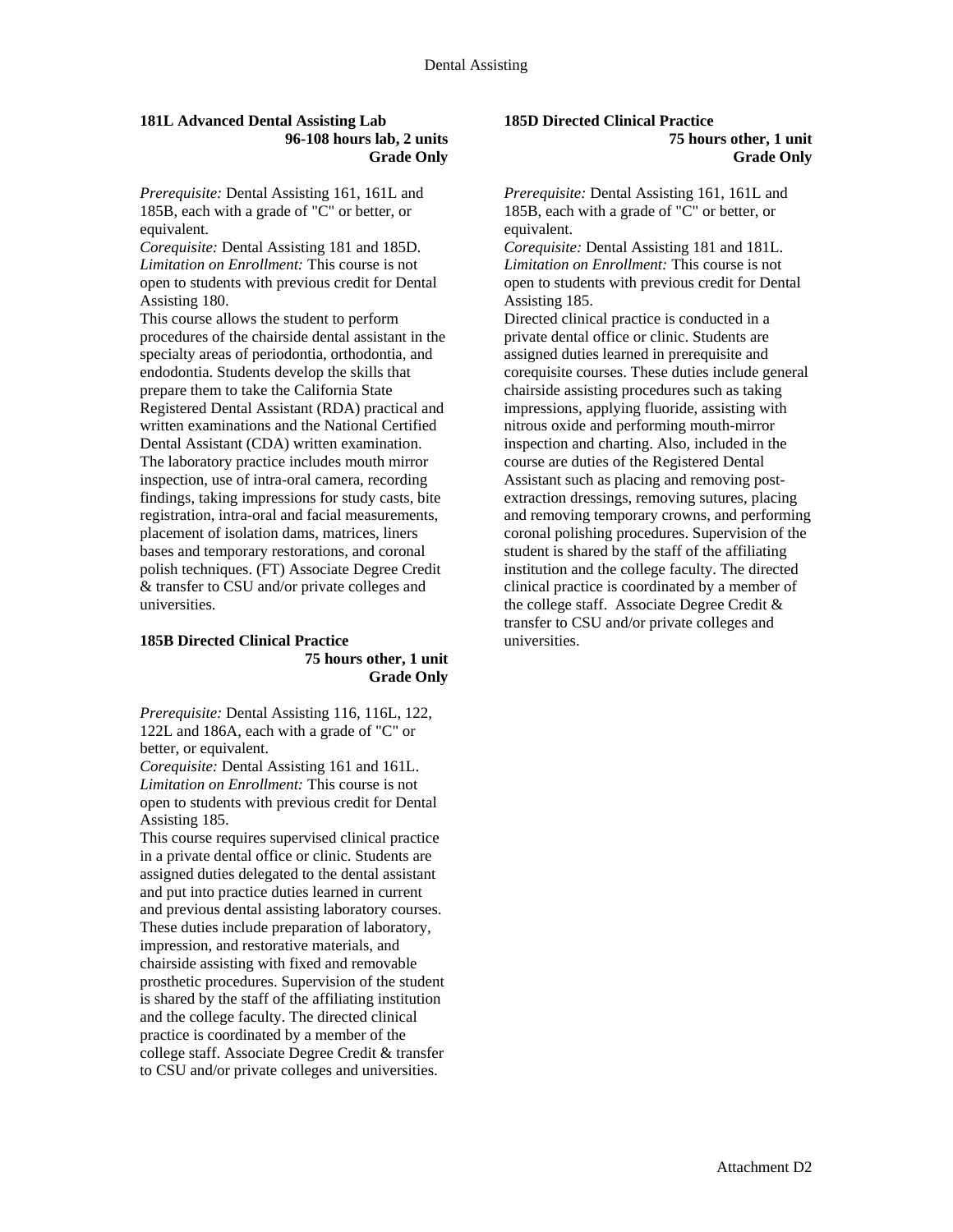Adoption of three course deactivations at City College.

Proposed course deactivations at City College (no longer active at any college):

## **80 Introduction To Pipefitting**

### **32-36 hours lecture, 48-54 hours lab, 3 units Grade Only**

*Advisory:* Plumbing (Construction Trades) 65B with a grade of "C" or better, or equivalent. *Limitation on Enrollment:* This course is not open to students with previous credit for Pipefitting (Construction Trades) 325. *Limitation on Enrollment:* To receive credit a student must complete a minimum of seven units during the semester, including work experience. Concurrent enrollment in seven units of credit (must include related Pipefitting Trade option and may include work experience credit) for a fall or spring semester and/or one other class during a summer session.

This course is designed to give the Pipefitting student an introduction to blueprint drawings and detail sheets; piping systems, standards and specifications; and trade math. This course also includes advanced blueprint reading and trade math as well as motorized equipment and aboveground pipe installation. (FT) Associate Degree Credit only and not Transferable.

#### **85 Intermediate Pipefitting 32-36 hours lecture, 48-54 hours lab, 3 units Grade Only**

*Prerequisite:* Pipefitting (Construction Trades) 80 or 325, with a grade of "C" or better, or equivalent.

*Limitation on Enrollment:* This course is not open to students with previous credit for Pipefitting (Construction Trades) 330. This course is designed to give the Pipefitting Apprentice student instruction in pipe hangers and supports, identifying and installing valves, field routing and vessel trim, spring can supports, planning work activities and performing non-destructive examination testing. (FT) Associate Degree Credit only and not Transferable.

### **90 Advanced Pipefitting 32-36 hours lecture, 48-54 hours lab, 3 units Grade Only**

*Prerequisite:* Pipefitting (Construction Trades) 85 or 330, with a grade of "C" or better, or equivalent. *Limitation on Enrollment:* This course is not

open to students with previous credit for Pipefitting (Construction Trades) 335. This course is designed to give the Pipefitting Apprentice student instruction in advanced pipe fabrication, aligning pipe to rotating equipment, steam traps, in-line specialties, special piping, hot taps and maintaining valves. (FT) Associate Degree Credit only and not Transferable.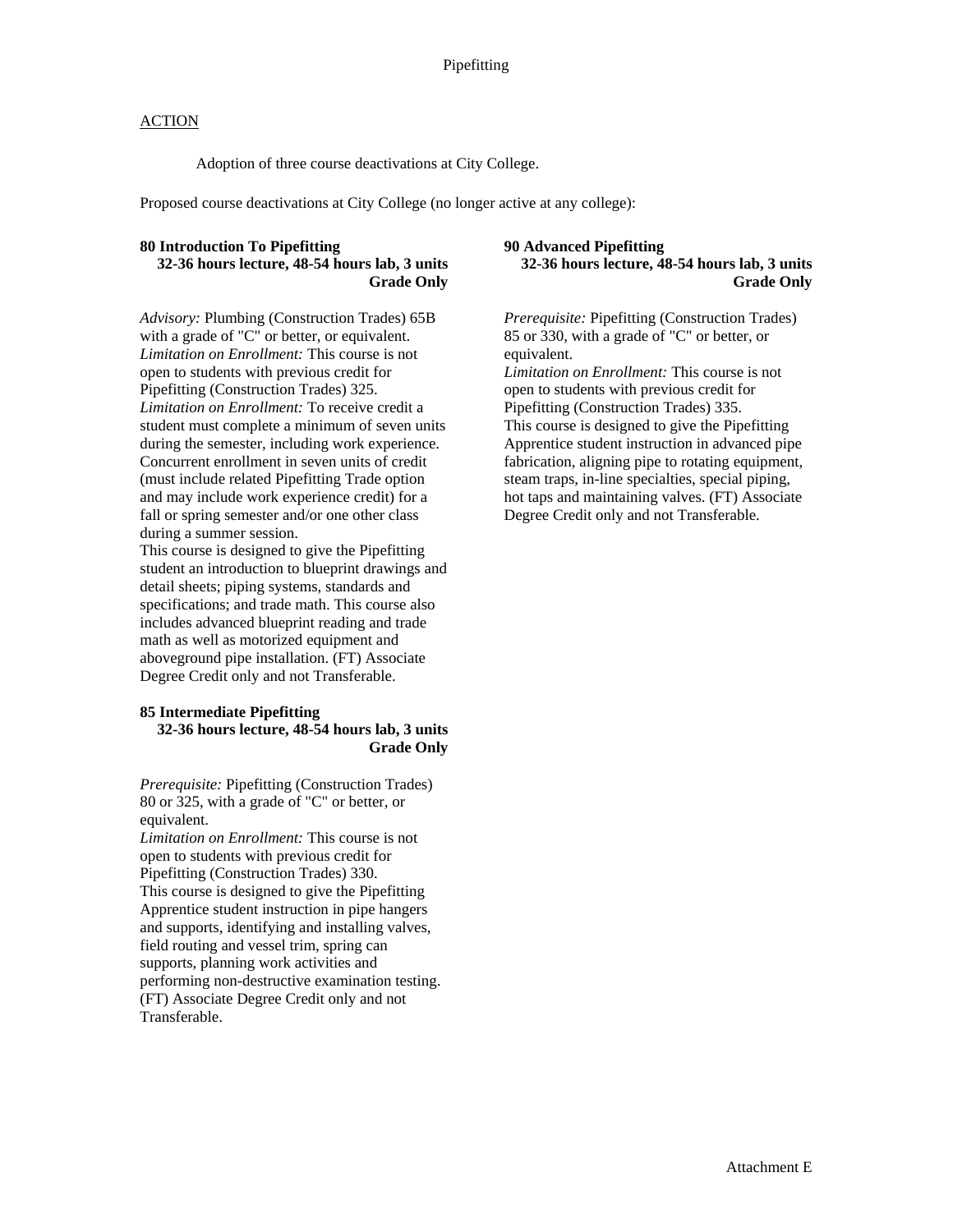Adoption of a program revision at Continuing Education.

Proposed program revision at Continuing Education:

# **Certificate of Completion: Elementary Basic Skills Program**

**The Following Courses Must Be Taken to Complete the Program**. ABED 402 Basic Education ABED 430 Pre-Vocational Abe ABED 441 Basic Education, Language Arts, Beginning Level ABED 442 Basic Education, Language Arts, Intermediate Level ABED 443 Basic Education, Math, Beginning Level ABED 444 Basic Education, Math, Intermediate Level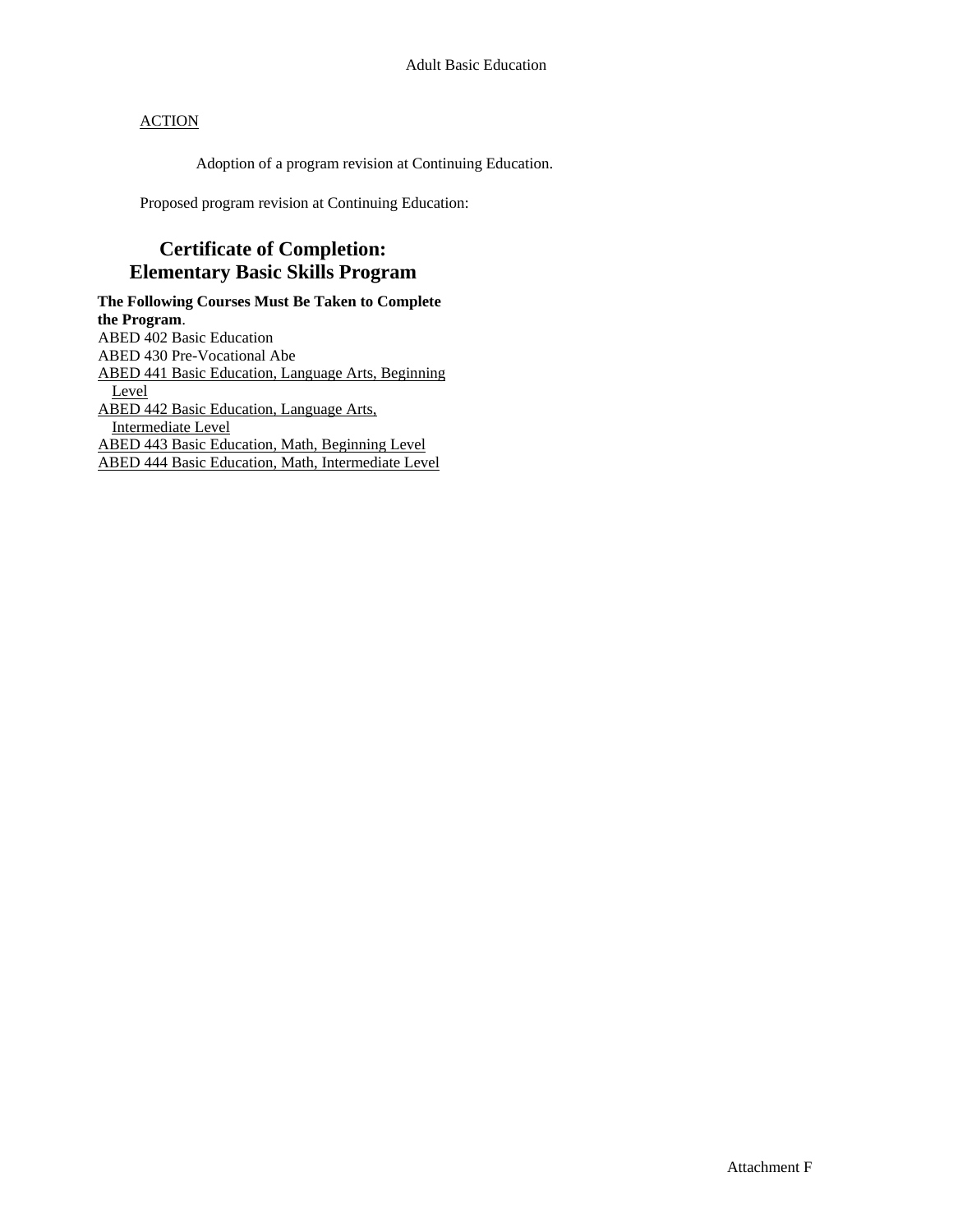Adoption of a program revision at Mesa College.

Proposed program revision at Mesa College:

# **Associate in Arts Degree Art-Fine Art Art History Emphasis**

| <b>Courses Required for the Major:</b>               | <b>Units</b> |
|------------------------------------------------------|--------------|
|                                                      |              |
|                                                      |              |
| ARTF 110 Art History: Prehistoric to Gothic 3        |              |
| ARTF 111 Art History: Renaissance to Modern 3        |              |
| ARTF 113 African, Oceanic, and Native American Art 3 |              |
| ARTF 125 Art History: Arts of the Asian Continent 3  |              |
| ARTF 150A Two-Dimensional Design 3                   |              |
| ARTF 150B Beginning Graphic Design 3                 |              |
| ARTF 151 Three-Dimensional Design 3                  |              |
|                                                      |              |

### **Complete the Requirements for the Art History Emphasis:**

| ARTF 110 Art History: Prehistoric to Gothic or       |
|------------------------------------------------------|
| ARTF 111 Art History: Renaissance to Modern 3        |
| ARTF 113 African, Oceanic, and Native American Art 3 |

## **Select Three Courses From:**

| ARTF 109 Nineteenth and Twentieth Century Art             |
|-----------------------------------------------------------|
|                                                           |
| ARTF 120 Native American Indian Art 3                     |
| <b>ARTF 161A Museum Studies/Gallery Exhibition Skills</b> |
|                                                           |
| ARTF 165A Composition in Painting I 3                     |
|                                                           |
| <b>ARTF 191 Cultural Influences on Photography 3</b>      |
|                                                           |
|                                                           |
|                                                           |
| ARTF 231 Introduction to Digital Art 3                    |
|                                                           |
|                                                           |
| $T_{\text{old}}$ $T_{\text{old}}$                         |

|  | Total Units $=$ 30 36 |  |  |
|--|-----------------------|--|--|
|--|-----------------------|--|--|

# **Associate in Arts Degree Art-Fine Art Museum Studies Emphasis**

| Units                                         |
|-----------------------------------------------|
|                                               |
|                                               |
|                                               |
| ARTF 111 Art History: Renaissance to Modern 3 |
| ARTF 150A Two-Dimensional Design 3            |
| ARTF 150B Beginning Graphic Design 3          |
|                                               |
|                                               |
|                                               |

### **Complete The Requirements For The Museum Studies Emphasis:**

ARTF 152 Color Theory **or**

| ARTF 161A Museum Studies/Gallery Exhibition Skills I 3<br>ARTF 161B Museum Studies/Gallery Exhibition Skills II3<br>ARTF 163 Art Museum/Gallery Internship 4 |
|--------------------------------------------------------------------------------------------------------------------------------------------------------------|
|                                                                                                                                                              |
|                                                                                                                                                              |
|                                                                                                                                                              |
|                                                                                                                                                              |

### **Select Two Courses One Course From:**

| ARTF 109 Nineteenth and Twentieth Century Art 3             |  |
|-------------------------------------------------------------|--|
| ARTF 110 Art History: Prehistoric to Gothic 3               |  |
| ARTF 111 Art History: Renaissance to Modern 3               |  |
| <b>ARTF 113 African, Oceanic, and Native American Art 3</b> |  |
|                                                             |  |
| ARTF 120 Native American Indian Art 3                       |  |
| ARTF 125 History of Art: Far Eastern Art 3                  |  |
|                                                             |  |
|                                                             |  |
|                                                             |  |
|                                                             |  |
|                                                             |  |
|                                                             |  |
|                                                             |  |

**Total Units =31 35**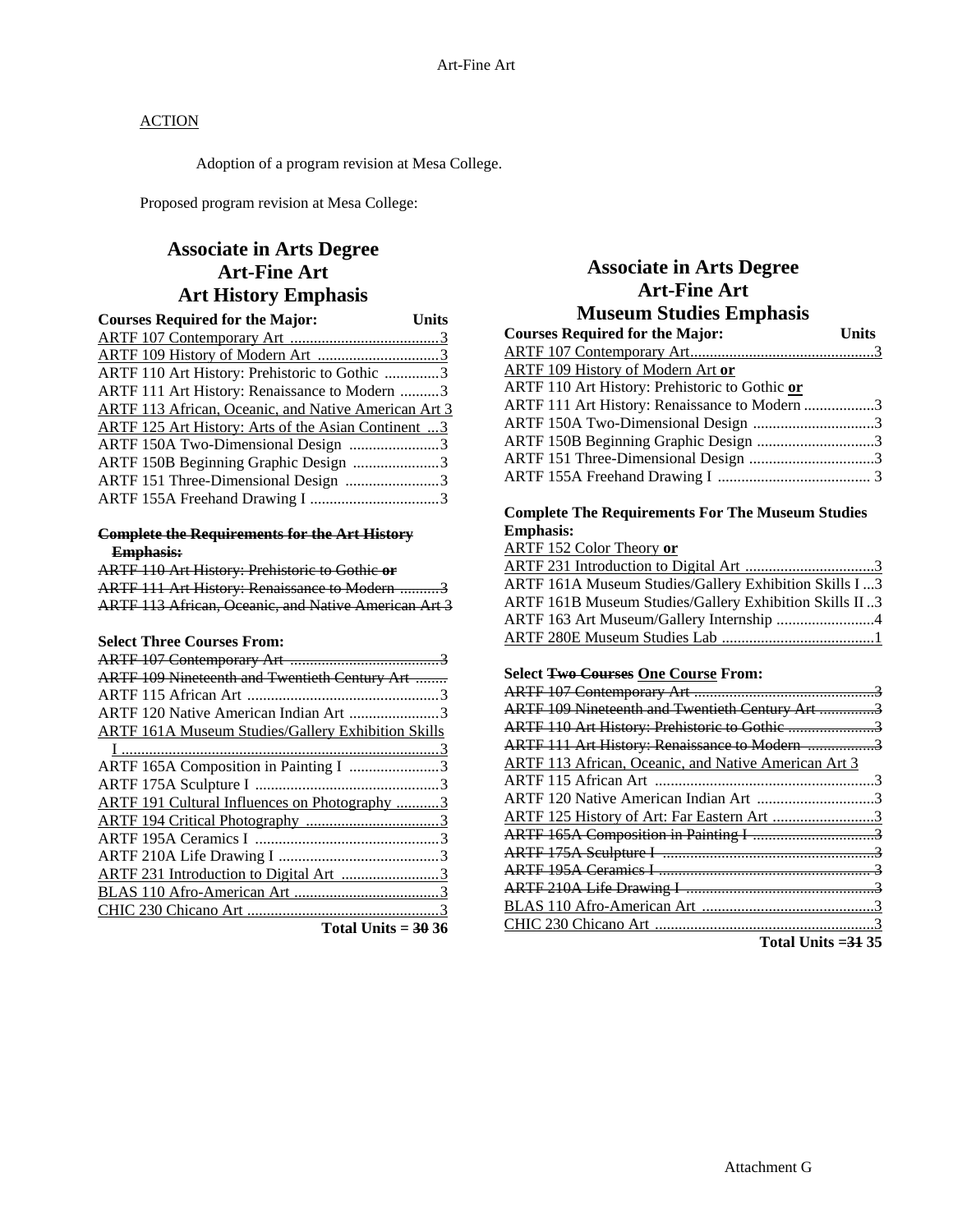Adoption of a revised program at Continuing Education.

Proposed program revision at Continuing Education:

# **Certificate of Completion: Automotive Technician Program**

**The Following Courses Must Be Taken to Complete the Program**. AUTO 507 Automotive Technician AUTO 507A Engine/Electrical/Performance AUTO 507B Advanced Driveability & Performance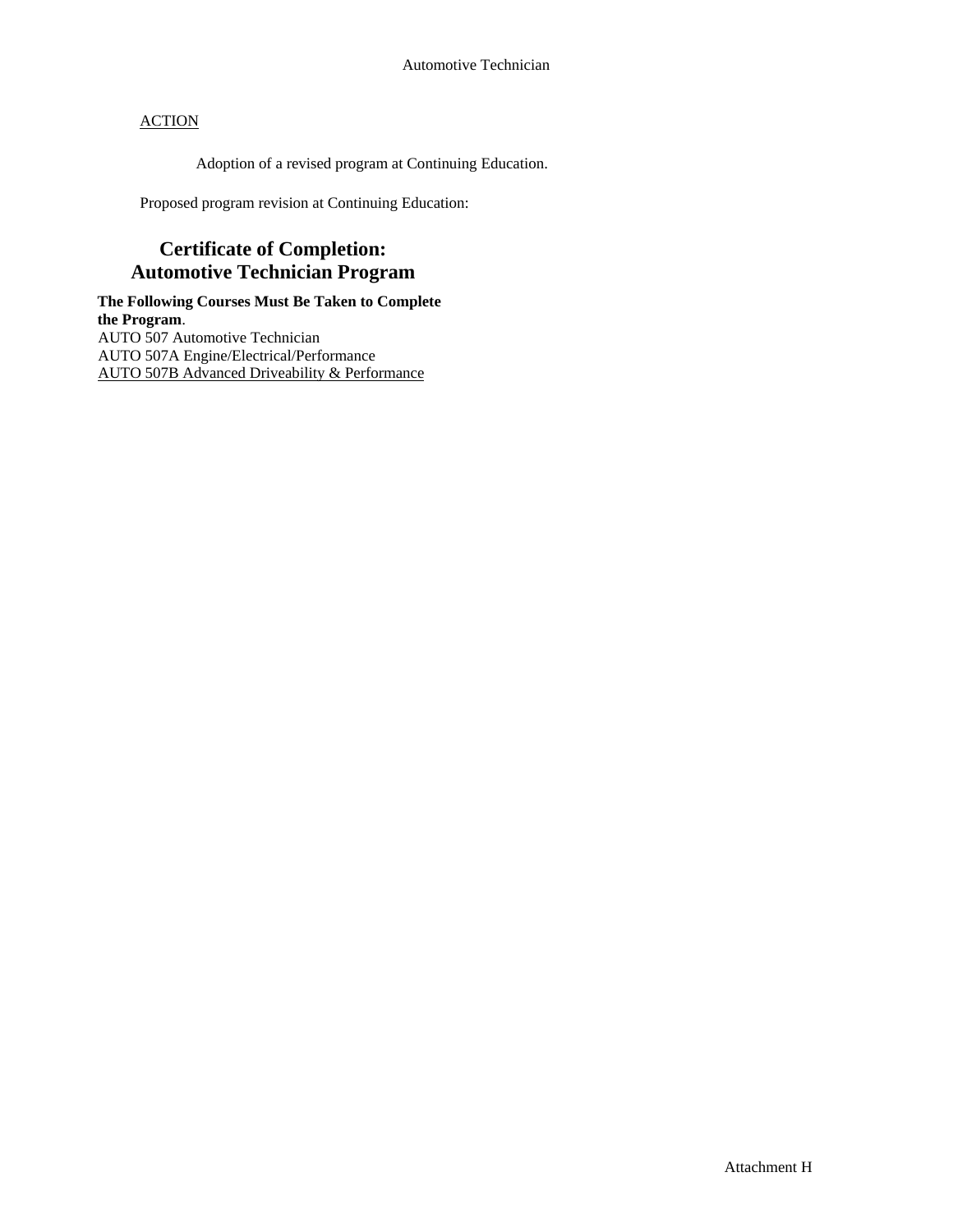### Cosmetology

Pursuant to Section 78016 of the Education Code, the following is a program review summary: Cosmetology Esthetician Program

| $\mathbf{A}$    | Labor Market Information <sup>1</sup> : | The annual average number of persons employed in the<br>Cosmetology Esthetician program area is 8,270 in San Diego<br>County in the 2006 Employment year. Approximately 9,740 new<br>job openings are projected through 2016. |
|-----------------|-----------------------------------------|-------------------------------------------------------------------------------------------------------------------------------------------------------------------------------------------------------------------------------|
| <b>B.</b>       | Duplication <sup>2</sup> :              | None.                                                                                                                                                                                                                         |
| $\mathcal{C}$ . | Effectiveness <sup>3</sup> :            | Program Area OR the projected enrollment 125 students for the<br>2010-2011 year in a New Program area.                                                                                                                        |

- 1. Information was obtained from the California Employment Development Department, Labor Market Information Division.
- 2. Information was obtained from the San Diego and Imperial Counties Regional Cosortium.
- 3. Information was obtained from the City College Cosmetology Department.

### **ACTION**

Adoption of a new program at City College.

Proposed new program at City College:

# **Certificate of Achievement Esthetician**

| <b>Courses Required for the Major:</b> | <b>Units</b>       |
|----------------------------------------|--------------------|
|                                        |                    |
|                                        |                    |
| COSM 065 Advanced Esthetician 2.5      |                    |
|                                        |                    |
|                                        | Total Units $= 18$ |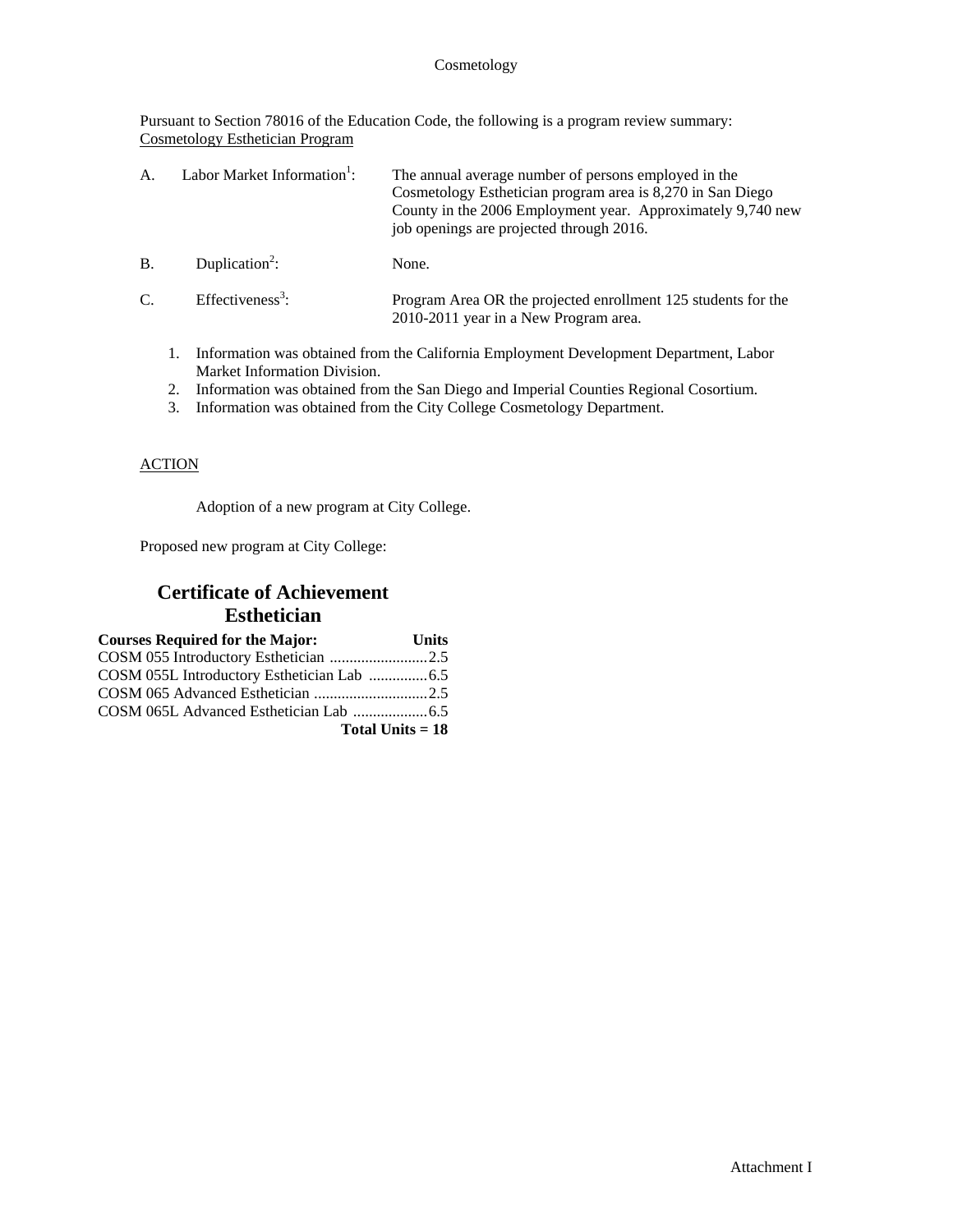Adoption of a new program at City College.

Proposed new program at City College:

# **Certificate of Performance Futures Studies Certificate**

| <b>Courses Required for the Major:</b>           | <b>Units</b> |
|--------------------------------------------------|--------------|
| FUTR 101 Introduction to Futures Studies 3       |              |
| ANTH 103 Introduction to Cultural Anthropology 3 |              |
| SOCO 223 Globalization and Social Change 3       |              |
|                                                  |              |
| CISC 181 Principles of Information Systems 4     |              |
| FUTR 277C Service Learning-Community: Futures    |              |
|                                                  |              |
| Total Units $= 17$                               |              |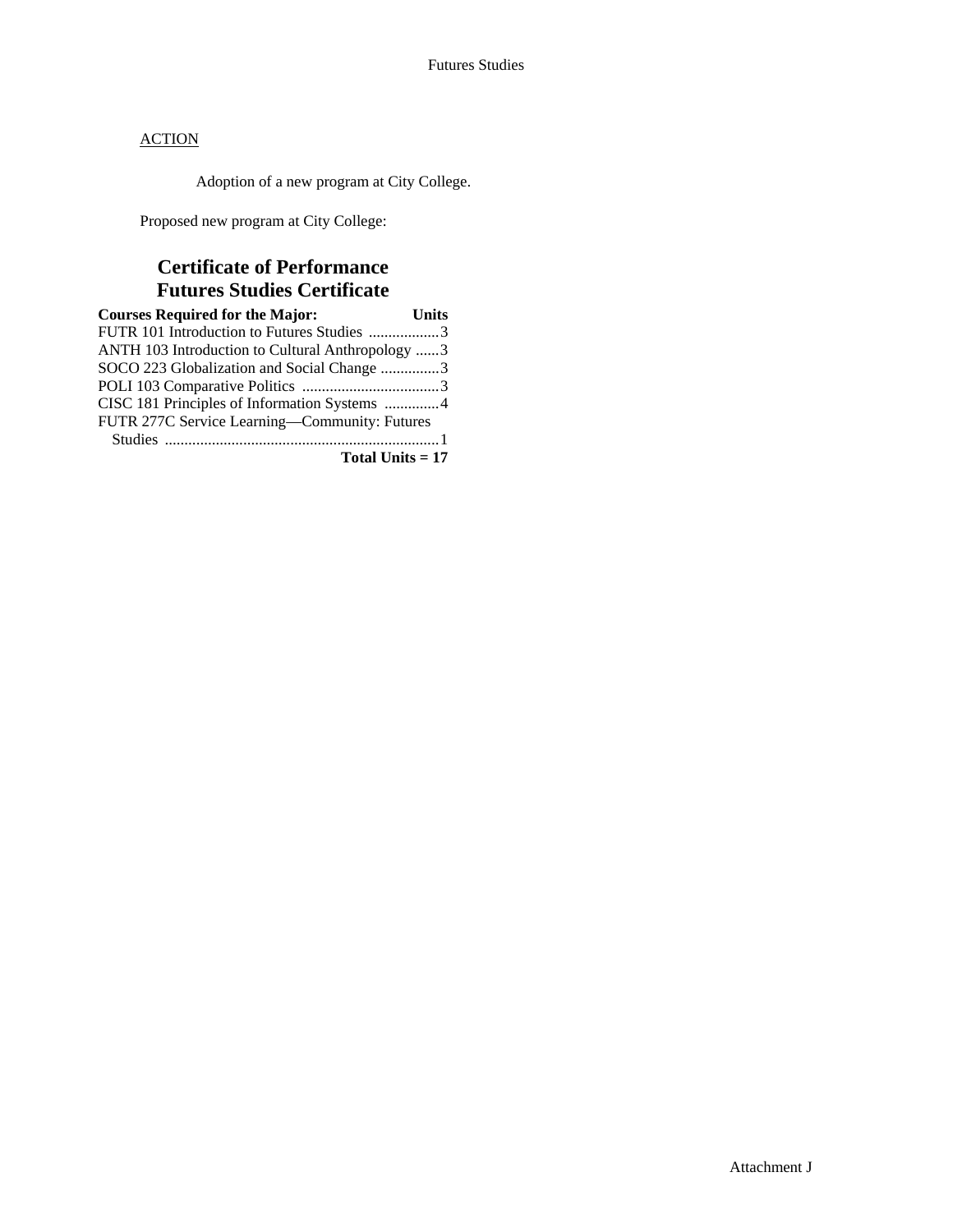Adoption of a program deactivation at City College.

Proposed program deactivation at City College:

# **Certificate of Performance Health and Human Services Aide**

| <b>Courses Required for the Major:</b>            |  |
|---------------------------------------------------|--|
| HUMS 100 Public Assistance and Benefits Program 1 |  |
| HUMS 110 Social Work Fields of Service 3          |  |
| <b>HUMS 120 Introduction to Social Work</b>       |  |
| HUMS 115 Human Services Internship or             |  |
| HUMS 125 Health Services Fields of Practice 3     |  |
| <u> Total Unite – 10</u>                          |  |

# **Associate in Arts Health and Human Services Alcohol and Other Drugs Track**

| <b>Courses Required for the Major:</b><br><u>Units</u> |
|--------------------------------------------------------|
| HUMS 100 Public Assistance and Benefits Program1       |
|                                                        |
|                                                        |
| HUMS 115 Human Services Internship or                  |
|                                                        |
|                                                        |
|                                                        |
|                                                        |
| <b>AODS 158 Chemical Dependency Family Counseling</b>  |
|                                                        |
| PSYC 135 Marriage and Family Relations or              |
| CHIL 141 The Child, Family and Community 3             |
| <b>Complete the Following Additional Courses</b>       |
| <b>Required For the Major:</b>                         |
| AODS 150 Introduction to Chemical Dependency 3         |
| <b>AODS 156 Chemical Dependency Case Management 3</b>  |

**Total Units = 31-32**

# **Associate in Arts Degree Human Services Early Childhood Track**

| <b>Courses Required for the Major:</b><br><u>Units</u>    |
|-----------------------------------------------------------|
| HUMS 100 Public Assistance and Benefits Program 1         |
|                                                           |
|                                                           |
| HUMS 115 Human Services Internship or                     |
|                                                           |
|                                                           |
|                                                           |
|                                                           |
| <b>AODS 158 Chemical Dependency Family Counseling</b>     |
|                                                           |
| PSYC 135 Marriage and Family Relations or                 |
| CHIL 141 The Child, Family and Community 3                |
| <b>Complete the Following Additional Courses Required</b> |
| For the Major: Units                                      |
| CHIL 101 Human Growth and Development 3                   |
| CHIL 141 The Child, Family and Community or               |
|                                                           |
| <b>Total Units = 31-33</b>                                |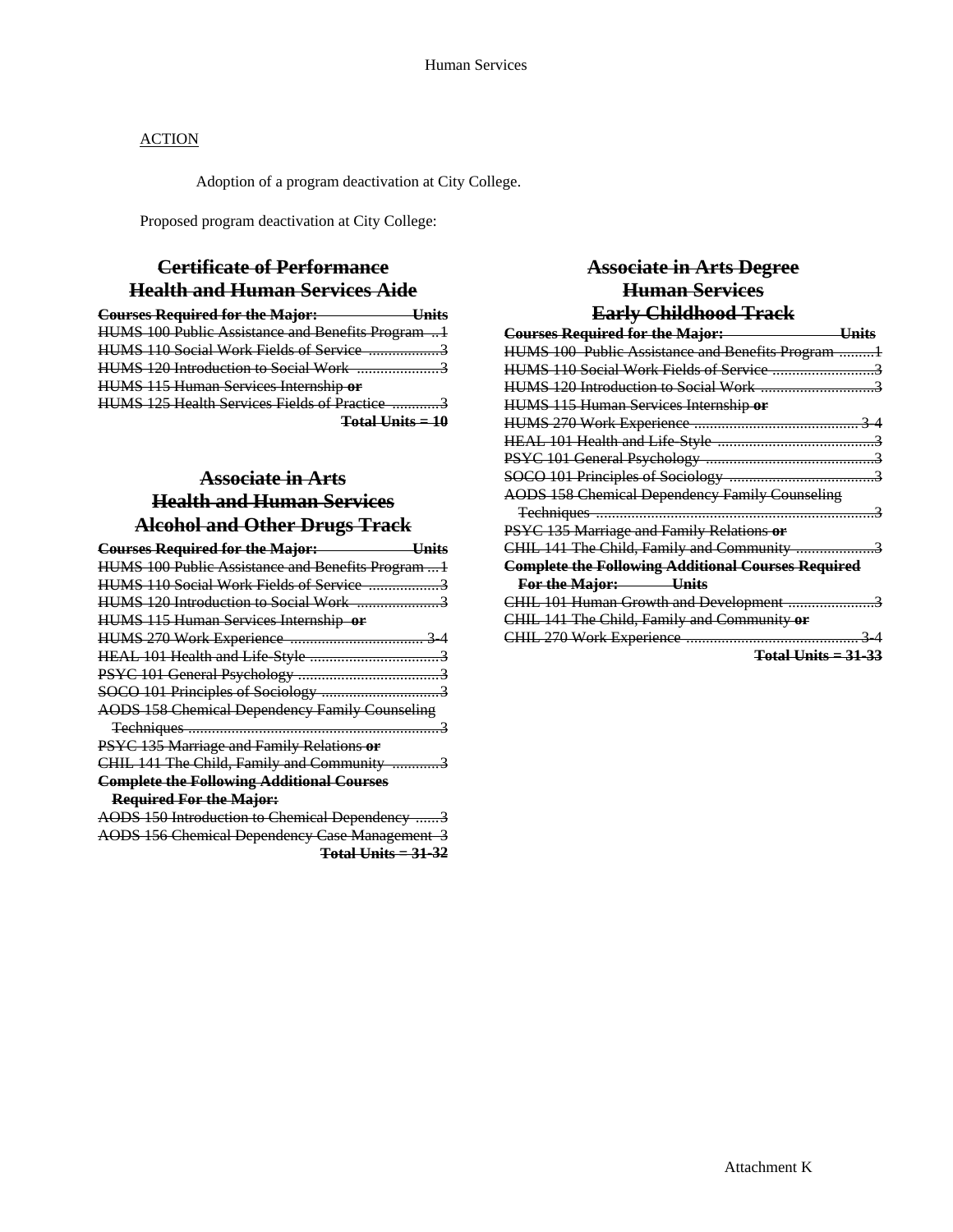Pursuant to Section 78016 of the Education Code, the following is a program review summary: Mechanical Design Technology Program

- A. Labor Market Information<sup>1</sup>: The annual average number of persons employed in the Mechanical Design Technology program area is 2,950 in San Diego County in the 2006 Employment year. Approximately 340 new job openings are projected through 2016.
- $B.$  Duplication<sup>2</sup>: : Mira Costa Community College.
- $C.$  Effectiveness<sup>3</sup>: : Program Area OR the projected enrollment 151 students for the 2010-2011 year in a New Program area.
	- 1. Information was obtained from the California Employment Development Department, Labor Market Information Division.
	- 2. Information was obtained from the Mira Costa Community College 2009-2010 Genreal Catalog.
	- 3. Information was obtained from the City College Mechanical Engineering Technology Department.

## **ACTION**

Adoption of a new program at City College.

Proposed new program at City College:

## **Certificate of Performance Advanced Mechanical Design**

| <b>Courses Required for the Major:</b> | Units              |
|----------------------------------------|--------------------|
|                                        |                    |
|                                        |                    |
|                                        |                    |
|                                        | Total Units $= 10$ |

# **Certificate of Performance Mechanical Design**

| <b>Courses Required for the Major:</b>              | Units |
|-----------------------------------------------------|-------|
|                                                     |       |
|                                                     |       |
| ENGN 110, Science for Technical Applications  4     |       |
| MACT 150, Intro/Computer Num Control (CNC) and Elec |       |
|                                                     |       |
| Total Units $= 13$                                  |       |

# **Associate in Science Degree Mechanical Design Technology**

| <b>Courses Required for the Major:</b>                   | Units |
|----------------------------------------------------------|-------|
|                                                          |       |
|                                                          |       |
|                                                          |       |
| ENGN 110, Science for Technical Applications 4           |       |
|                                                          |       |
|                                                          |       |
|                                                          |       |
| MACT 150, Intro/Computer Num Control (CNC) and Elec Dis  |       |
|                                                          |       |
|                                                          |       |
| MATH 098, Technical Intermediate Algebra and Geometry OR |       |
| MATH 096, Intermediate Algebra and Geometry4-5           |       |
|                                                          |       |
|                                                          |       |
|                                                          |       |
|                                                          |       |
| Total Units $= 43-47$                                    |       |